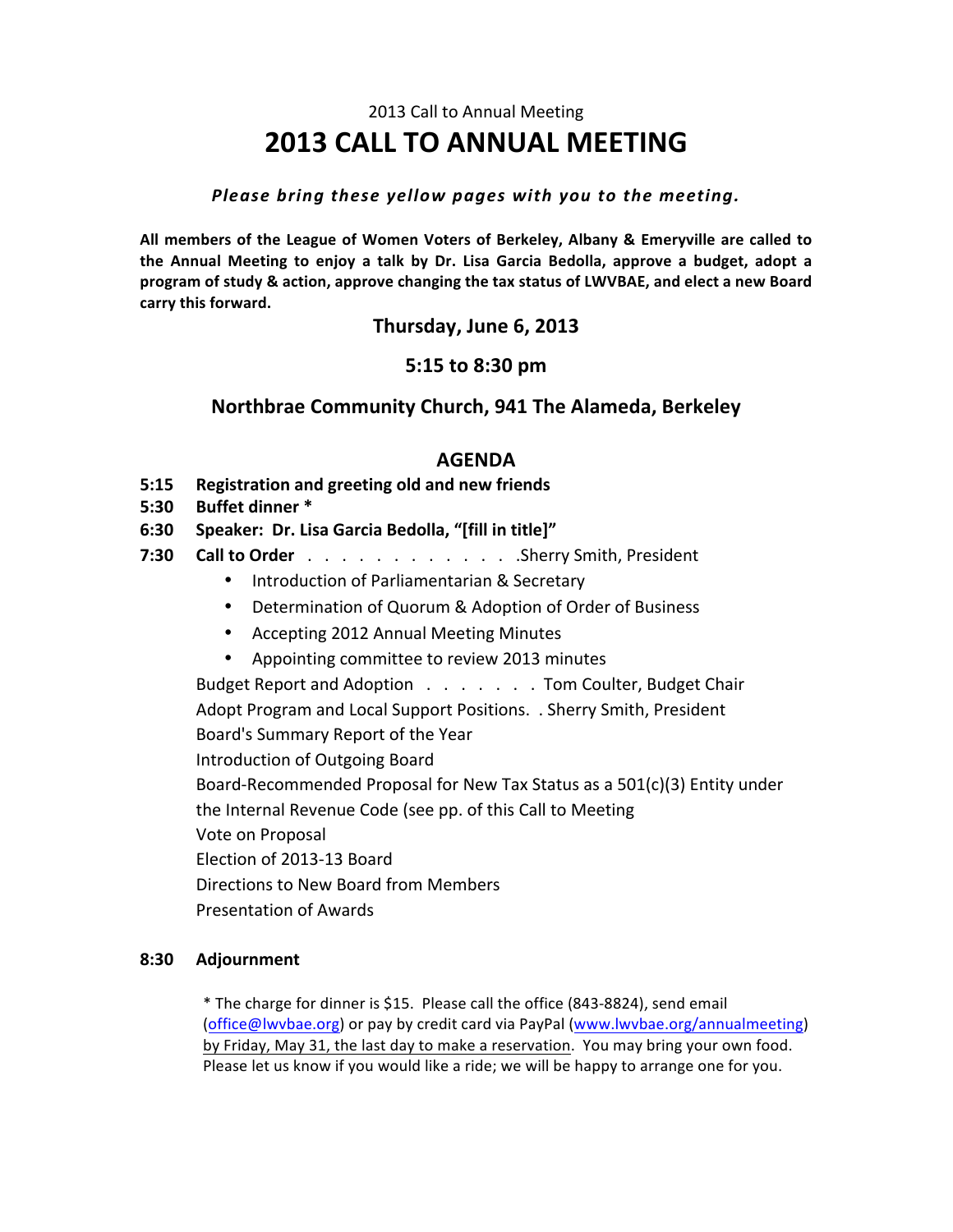| PROPOSED BUDGET 2013-2014                   |          |
|---------------------------------------------|----------|
| <b>Income</b>                               |          |
| Miscellaneous                               | \$100    |
| Dues                                        | \$17,000 |
| Contributions                               | \$7,000  |
| Contributions in lieu of Luncheon ticket    | \$800    |
| Community Luncheon gross                    | \$13,000 |
| Program Meetings                            | \$1,200  |
| <b>Contract Services</b>                    | \$1,000  |
| <b>LWVB Foundation</b>                      | \$9,668  |
| <b>Dividends</b>                            | \$0      |
| Transfer from other assets                  | \$20,877 |
| <b>TOTAL INCOME</b>                         | \$70,645 |
|                                             |          |
| <b>Expenses</b><br>General                  |          |
| Miscellaneous                               | \$0      |
| Per Member Payments US                      | \$7,130  |
| Per member Payments CA                      | \$5,290  |
| Per Member Payments BA                      | \$230    |
| Action with the League                      | \$2,500  |
| Program-Meetings                            | \$1,000  |
| <b>Election Services</b>                    | \$2,500  |
| <b>Member Services &amp; Publications</b>   | \$5,500  |
| Convention Subsidies & Workshops            | \$6,000  |
| <b>Smart Voter</b>                          | \$500    |
| <b>Administration</b>                       |          |
| Rent-lease                                  | \$12,545 |
| <b>Professional Fees</b>                    | \$3,000  |
| Insurance                                   | \$700    |
| <b>Supplies</b>                             | \$3,000  |
| computer software, supplies, paper          | \$1,500  |
| postage                                     | \$800    |
| Telecommunications                          | \$1,500  |
| Government fees and taxes                   | \$500    |
| Equipment purchase & maint                  | \$3,000  |
| Board                                       | \$200    |
| <b>Development &amp; Community Outreach</b> |          |
| Community Luncheon expenses                 | \$11,000 |
| Open House                                  | \$250    |
| Membership recruitment                      | \$2,000  |
| <b>TOTAL EXPENSES</b>                       | \$70,645 |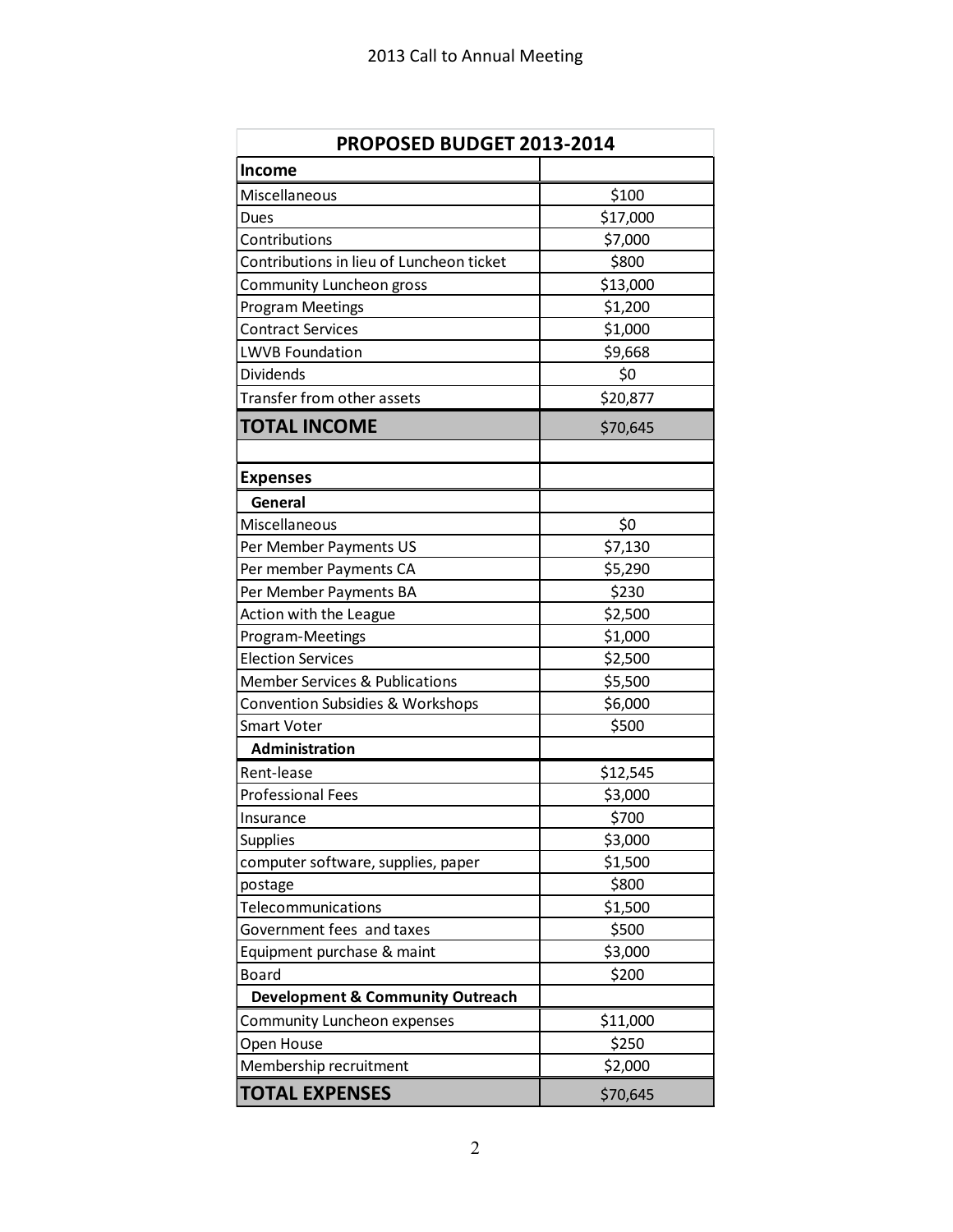# **PROGRAM**

### **The Board recommends:**

- (1) Retain all current positions (see below).
- (2) Begin no new local study.
- (3) Emphasize the following for education and action:
	- Climate Change
	- Health Care
	- Open Government

### **SUMMARY OF LOCAL SUPPORT POSITIONS**

(See complete "Local Support Positions" for details. It is available at the League office to members upon request, or at http://lwvbae.org)

**Local Government Structure:** Policies that promote effective, efficient, economical and visible local government, representative of and responsive to all citizens.

- A. City Charter and Elections
- B. Council-Manager Form of Government
- C. Open Meetings
- D. Board, Commissions, and Committees--Standing and Ad Hoc

**City Finances:** Policies that support a tax structure that is flexible, broad-based, equitable, economical, easy to administer, and capable of producing adequate revenue.

- A. City budget
- B. Revenue and taxation

Planning: Planning policies aimed at achieving and maintaining a healthy, safe and livable physical environment for a diverse population. There should be a balance of residential, commercial, industrial and institutional uses, a variety of densities and housing types, and programs to enlarge the economic base.

- A. Economic development
- B. Transportation
- C. Zoning
- D. Housing
- E. Rent control (Berkeley only)
- F. Infrastructure

Local Government Services: Basic city services and amenities for all residents based on an overall evaluation of needs and available resources.

- A. Recreation
- B. Library
- C. Health and Mental Health
- D. Services and resources for children and youth

**Education:** A system of public education which meets the needs of all children, efficiently organized and administered, and supported by adequate funds for operation and facilities.

- A. Elementary through High School
- B. Community College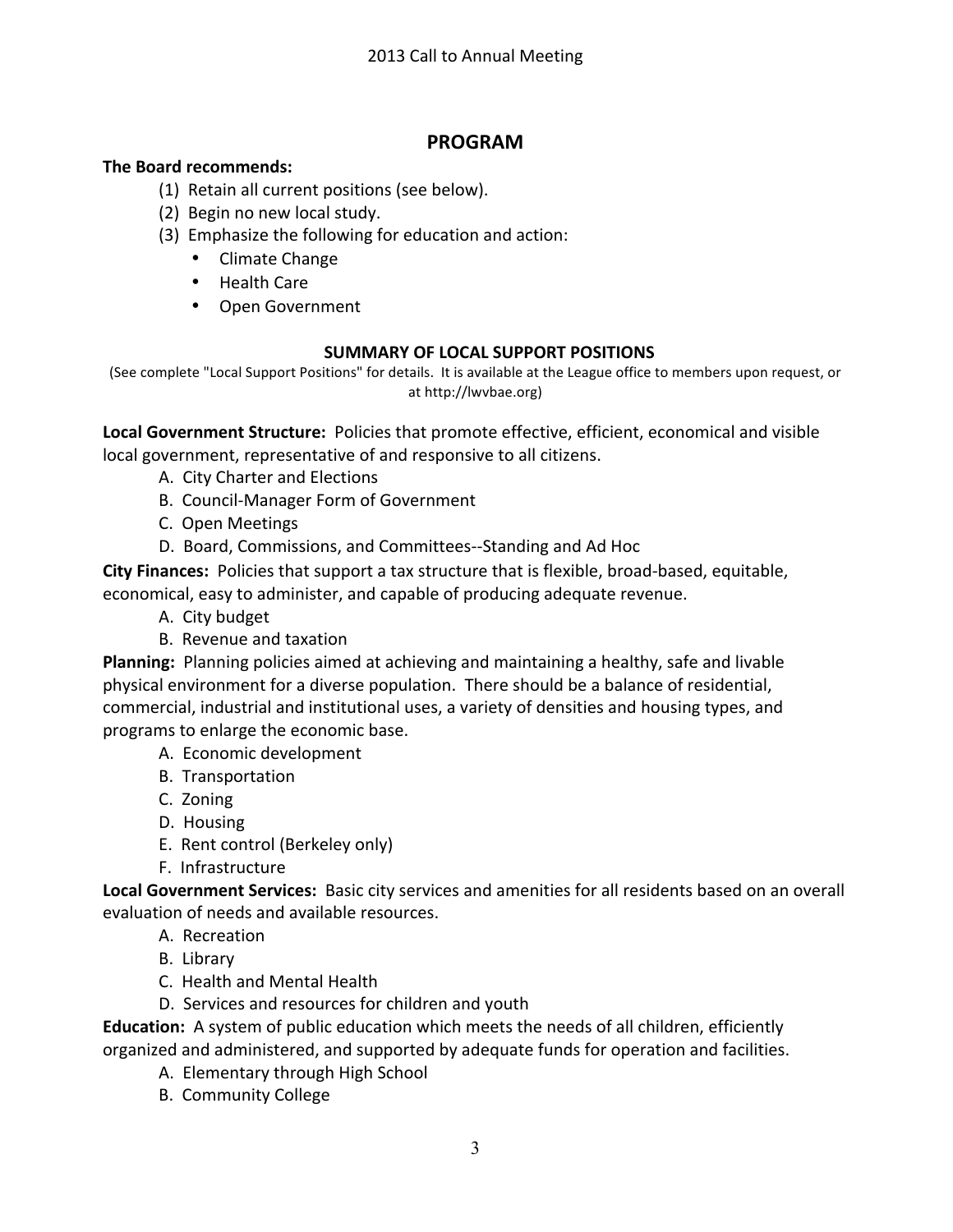**Social Policy:** Promotion of social justice by securing equal rights for all and providing services to meet special needs.

- A. Equal rights
- B. Senior citizens
- C. Juvenile justice

**Civics Education:** LWVBAE supports civics instruction as a priority in the K-12 public schools and school efforts to prepare all students to be informed, active citizens. Basic civic knowledge and skills should be taught at least by the end of the  $8<sup>th</sup>$  grade.

## SUPPORT POSITIONS OF THE ALAMEDA COUNTY COUNCIL OF THE LEAGUE OF WOMEN VOTERS

These positions have been voted on at the Annual Meeting of each of the Leagues of Alameda County. Changing or dropping one of these positions must be approved by five of the seven Leagues of Alameda County.

#### **The Board recommends:**

Retain current Alameda County positions on:

- Juvenile justice, and
- Children's mental health services
- Alameda Co. Board of Education & Alameda Co. Office of Education

**\*%%%%\*%%%%\*%%%%\*%%%%\***

### RECOMMENDATION OF THE NOMINATING COMMITTEE **FOR 2013-2014 BOARD POSITIONS**

| President:                           | <b>Nancy Bickel</b> |
|--------------------------------------|---------------------|
| Secretary:                           | Pat Day             |
| Treasurer:                           | Sarah Miyazaki      |
| <b>Action Coordinator::</b>          | <b>Carol Stone</b>  |
| <b>Election Services Coordinator</b> | <b>Phyllis Gale</b> |
| <b>Membership Coordinator:</b>       | <b>Dean Metzger</b> |
| Program Coordinator:                 | <b>Sherry Smith</b> |

Submitted by the Nominating Committee: Pat Day, Suzanne Chun, Jane Coulter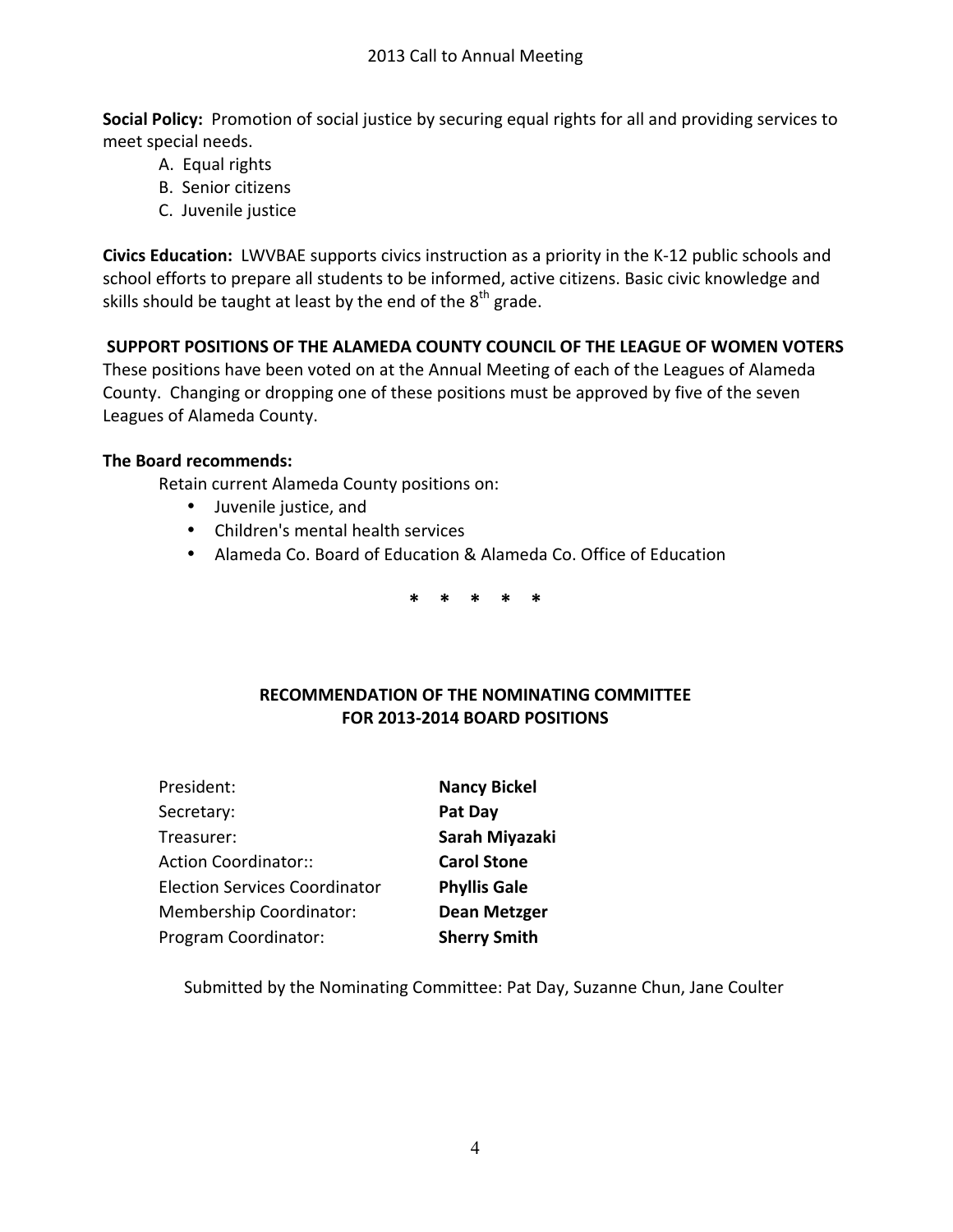### **LETTER TO MEMBERS FROM THE LWVBAE BOARD REGARDING AMENDMENT OF ARTICLES OF INCORPORATION AND BYLAWS**

To all members:

After serious internal discussions, as well as consultation with LWV California, the Board of Directors has concluded that it would be advantageous for both our League and its members and donors for the League to apply to the Internal Revenue Service to convert its tax exempt status from Internal Revenue Code §501(c)(4) to §501(c)(3). Accordingly, the Board authorized LWV California to include us in a group exemption request, which has been filed with the Internal Revenue Service, to make such a conversion.

The most certain benefit made possible by such a conversion is that membership dues and contributions payable to our League would be tax deductible for the members/donors who itemize deductions in their personal income tax purposes. We feel that this will be of real benefit to many of our members. Equally, we would hope that such tax deductibility might also make it more attractive for our members and donors to make or increase their contributions to our League.

Equally important to this proposal is that the Board is comfortable that such a conversion will not change or limit our existing activities, and most particularly will not in any way act to limit our League's work in advocacy or action.

For a further explanation about various aspects of this kind of conversion, we have included a document prepared by LWV California, Frequently Asked Questions, which answers questions which have been raised by various Leagues around the state about a conversion to §501(c)(3).

The proposed amendments we are putting forth for approval by the members are conditional ones due to the logistics of the IRS application process. The IRS will not approve an application unless the applicant's articles of incorporation and bylaws have been amended to meet the IRS' specifications. On the other hand, if the IRS were not to approve our League's application, there would be no reason to implement these amendments. Accordingly, we are asking that the members approve the proposed amendment language, and delegate to the Board the authority to implement the amendments when the Board, in consultation with LWV California, is comfortable that the IRS will approve the application following implementation of the amendments.

Sherry Smith, President, LWVBAE, on behalf of the Board of Directors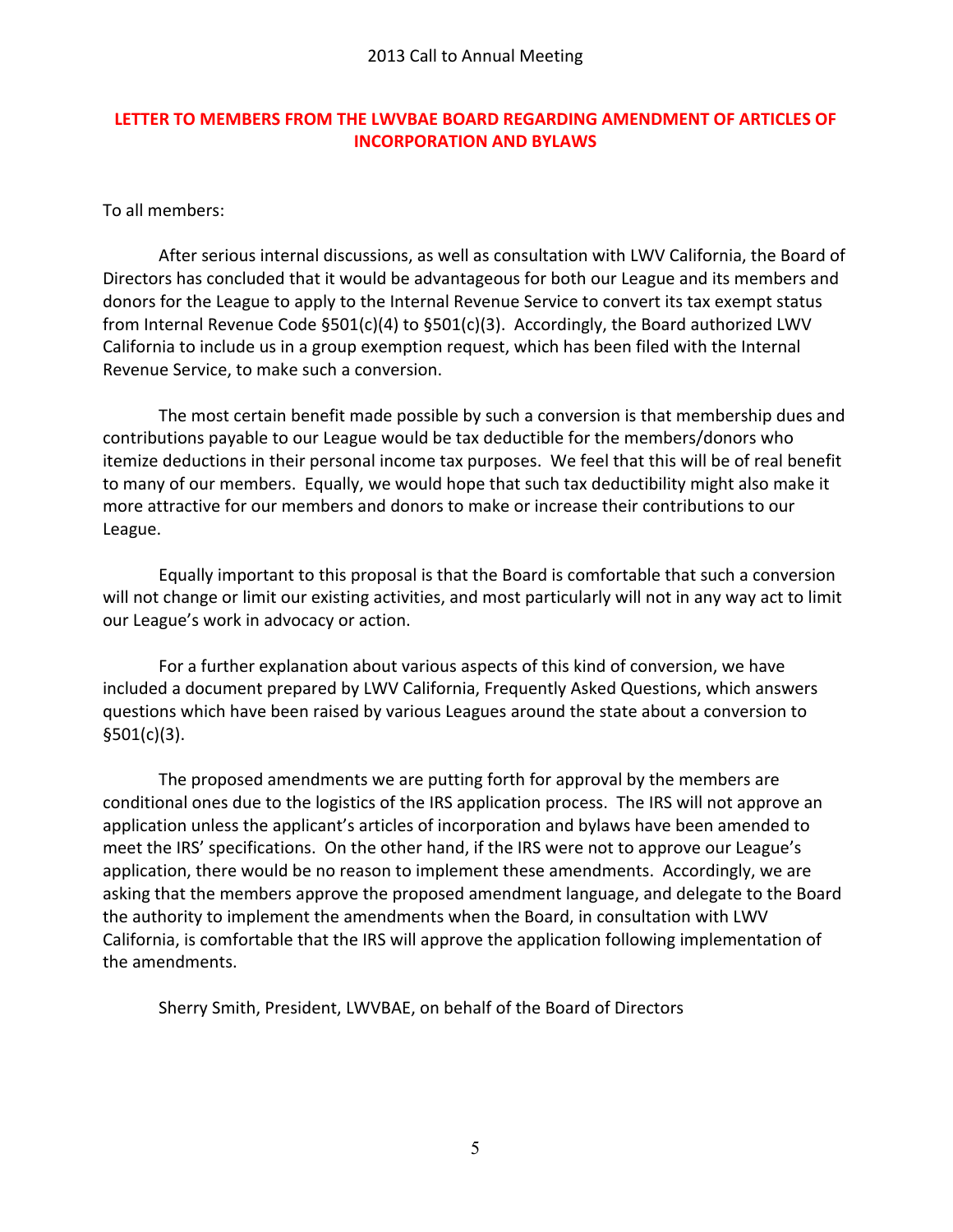# League of Women Voters of Berkeley, Albany, and Emeryville

# **Proposed%Amendments%of%Articles%of%Incorporation%and%Bylaws**

### **General Background**

The procedure for amending our League's bylaws is set forth in Article XII of the Bylaws. To pass, the proposed amendments must receive a two-thirds (2/3) vote of the delegates present and voting at the Annual Meeting. There are no similar procedures governing the amendment of our League's Articles of Incorporation, but the Board of Directors has concluded that generally the same procedure should be followed for both types of amendments.

To facilitate your deliberation, the proposed amendments are set forth below along with the recommendations of the Board of Directors for action on these amendments. Language to be deleted is indicated by a strikethrough effect. New language is indicated by underlining.

Delegates are asked to consider three (3) changes: to amend Article I of the League's Articles of Incorporation to reflect the League's current name; to amend Articles II and VII of the League's Articles of Incorporation; and to amend Articles II and VIII of the League's Bylaws. The latter two changes are related to our League's proposed conversion to tax exempt status under §501(c)(3), which is explained in more detail in the enclosed material.

### **Proposal No. 1: Amendment of Article I of the Articles of Incorporation**

Proposed and Recommended for Approval by the Board of Directors:

# **That Article I of the Articles of Incorporation be amended as follows:**

Article First: The name of this corporation shall be League of Women Voters of Berkeley, Albany, and Emeryville.

====================================================

# Proposal No. 2: Amendments to Article II and Article VII of the Articles of Incorporation

Proposed and Recommended for Approval by the Board of Directors:

*That&Article&II&&and&Article&VII&of&the&Articles&of&Incorporation&be&amended&as&follows,&provided,&* that these changes shall not be filed with the California Secretary of State until the Board of **Directors, in consultation with LWV California, is confident that the Internal Revenue Service will** *approve the League's application (as part of the LWV California group exemption request) to convert to tax exempt status under §501(c)(3) following the implementation of these*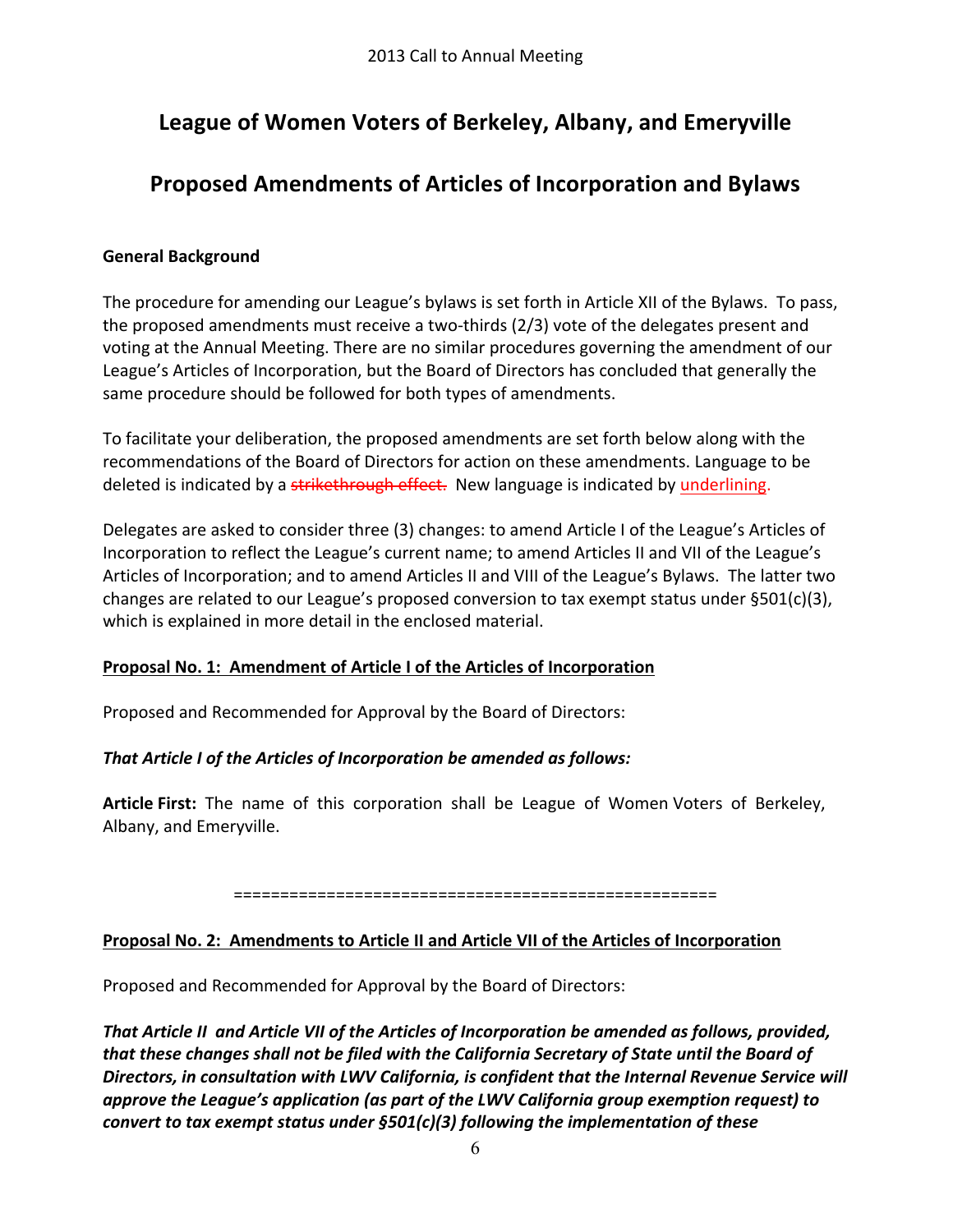### *amendments:*

*:*

**Article II:** The purposes for which this corporation is formed are:

A. The specific and primary purposes are to promote political responsibility through informed and active participation of citizens in government;

B. The general purposes and powers are to take action on local governmental measures and policies in the public interest in conformity with the principles of the League of Women Voters of the United States. This Corporation shall not support or oppose any political party of candidate.

C. This corporation is organized and operated exclusively for charitable and educational purposes under Section  $501(c)(3)$  of the Internal Revenue Code, or the corresponding section of any future federal tax code. Notwithstanding any other provision of these Articles, the corporation shall not carry on any other activities not permitted to be carried on by a corporation exempt from Federal Income Tax under such provisions of the Internal Revenue Code. No substantial part of the activities of the corporation shall be the carrying on of propaganda, or otherwise attempting to influence legislation.

================================================

Article VII: This corporation is one which does not contemplate pecuniary gain or profit to the members thereof and it is organized solely for nonprofit purposes. In the event of the merger or dissolution of this corporation for any reason, all money and securities or other property of whatsoever nature which at the time be owned or under the absolute control of the corporation shall be distributed at the discretion of the board, or such other persons as shall be charged by law with the liquidation or winding up of the corporation and its affairs, to any member organization of the League of Women Voters national organization which is exempt under Section  $501(c)(3)$  of the Internal Revenue Code or the corresponding section of any future federal tax code; or if none of these organizations are then in existence or exempt under those tax provisions, then, at the discretion of the board, to another organization which is organized and operated exclusively for charitable and educational purposes and which has established its taxexempt status under such designated tax provisions. If this corporation holds any assets on trust, such assets shall be disposed of in such manner as may be directed by decree of the superior court of the county in which this corporation's principal office is located, upon petition therefore by the Attorney General of by any person concerned in the liquidation.

================================================

# **Proposal No. 3: Amendment to Article II and VII of the Bylaws**

Proposed and Recommended for Approval by the Board of Directors:

*That&the following&articles&of&the&Bylaws&be&amended&as&follows,&provided,&that&these&* amendments shall not be effective until the date of certification by the California Secretary of *State of the amendments to the League's Articles of Incorporation described above:*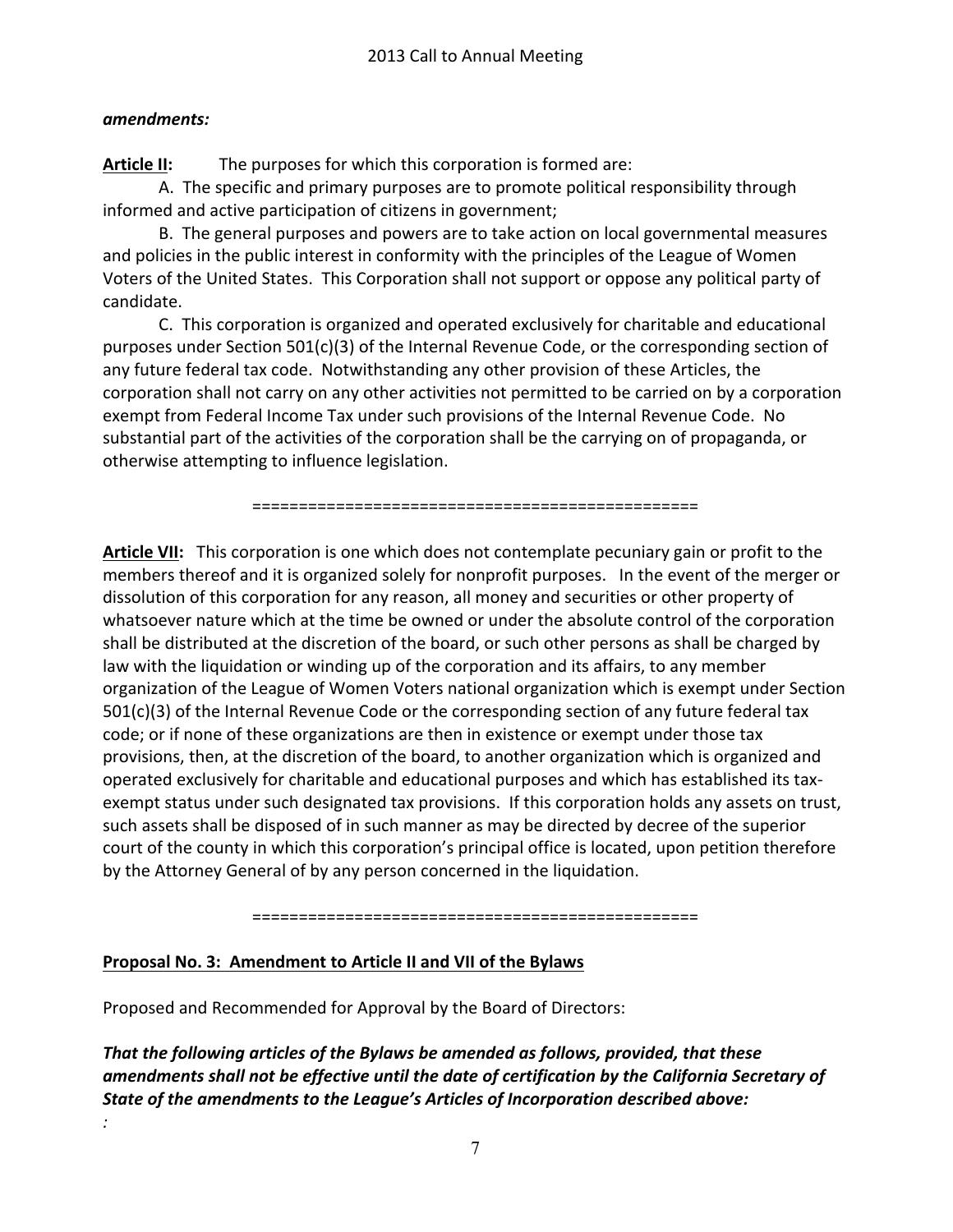Article II, Section 1. Purposes. The purposes of the LWVBAE are to promote political responsibility through informed and active participation of citizens in government and to act on selected governmental issues. The LWVBAE is organized and operated exclusively for charitable and educational purposes under Section  $501(c)(3)$  of the Internal Revenue Code, or the corresponding section of any future federal tax code. Notwithstanding any other provision of these Articles, the LWVBAE shall not carry on any other activities not permitted to be carried on by a corporation exempt from Federal Income Tax under such provisions of the Internal Revenue Code. No substantial part of the activities of the LWVBAE shall be the carrying on of propaganda, or otherwise attempting to influence legislation.

================================================

**Article VII, Section 5. Distribution of Funds on Dissolution.** In the event of the merger or dissolution of LWVBAE for any reason, all money and securities or other property of whatsoever nature which at the time be owned or under the absolute control of LWVBAE shall be distributed at the discretion of the board, or such other persons as shall be charged by law with the liquidation or winding up of LWVBAE and its affairs, to any member organization of the League of Women Voters national organization which is exempt under Section  $501(c)(3)$  of the Internal Revenue Code or the corresponding section of any future federal tax code; or if none of these organizations are then in existence or exempt under those tax provisions, then, at the discretion of the board, to another organization which is organized and operated exclusively for charitable and educational purposes and which has established its tax-exempt status under such designated tax provisions.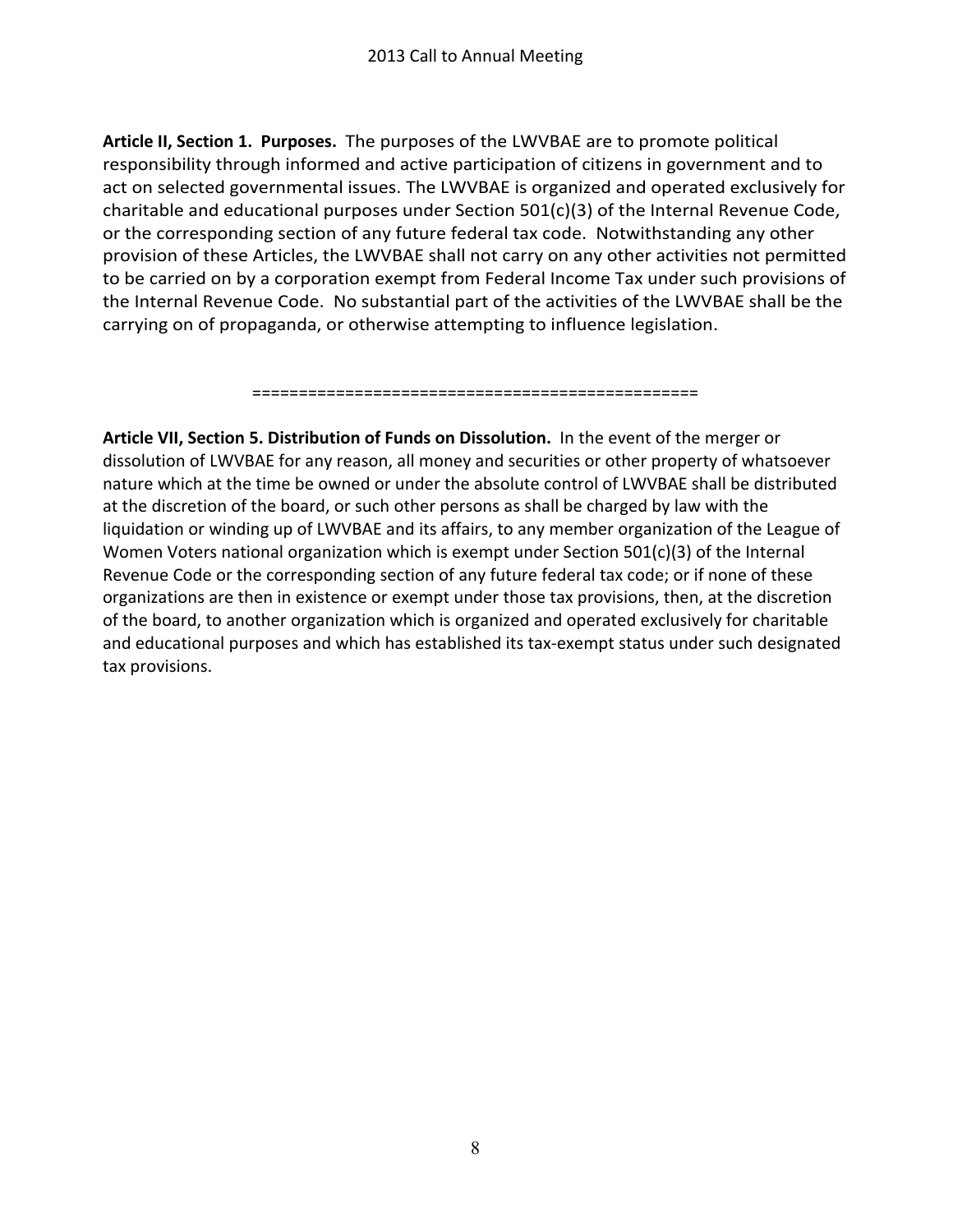

#### **CONVERSION OF LOCAL%LEAGUES TO TAX EXEMPT%STATUS UNDER §501(C)(3)%FREQUENTLY**

#### **ASKED QUESTIONS**

*Note: These questions are the most common ones received from local Leagues considering a tax status conversion, and may"not address all of the issues an individual League"may"need to consider in this" situation." Also,"they"do not address the issues faced by the"League"of Women Voters of California. If* you have additional questions, or need further information, contact *Tom Carson, LWVC Treasurer, 818-840-0417, tpcarson@yahoo.com.* 

#### *What does it mean that a League is "tax exempt"?*

If qualified under Internal Revenue Code  $\S501(c)(3)$  or (4), a League is itself exempt from federal and state income tax. However, a League may still be liable for other kinds of taxes, such as personal property taxes, sales or use taxes, etc., depending on its activities.

### *What is our League's current tax exempt status, and what are the advantages and* disadvantages of this status?

Historically, Leagues (other than separately formed League Education Funds) have qualified as tax exempt under  $\S501(c)(4)$ . Besides being exempt from income taxes, this status permits a League to undertake unlimited lobbying activities. However, although many Leagues pursue various kinds of advocacy, usually only a very small part of a League's advocacy activities fit the definition of "lobbying" (see discussion of this term below).

The major disadvantage to  $\S501(c)(4)$  status is that membership dues and contributions paid directly to a League are not tax deductible to the members/donors.% Tax deductible contributions may be made on behalf of a League through the LWVC Education Fund, but such funds cannot be used to support all of a League's expenditures.

### *What is "lobbying" in this context?*

The definition of "lobbying" for tax purposes is closer to the League concept of "action" than the broader term "advocacy." Activities are classified as lobbying if they are related to acts, bills, resolutions, or similar items (a) at the federal, state or local legislative level, or (b) in ballot measures, e.g., a referendum, initiative, constitutional amendment, etc. These activities may address the introduction, amendment, enactment, defeat, or repeal of Acts, bills, resolutions, or similar items. By contrast, a League can advocate for various kinds of reform, but such advocacy does not constitute lobbying from a tax perspective unless it includes a reference to specific proposed legislation, specific ballot propositions, etc.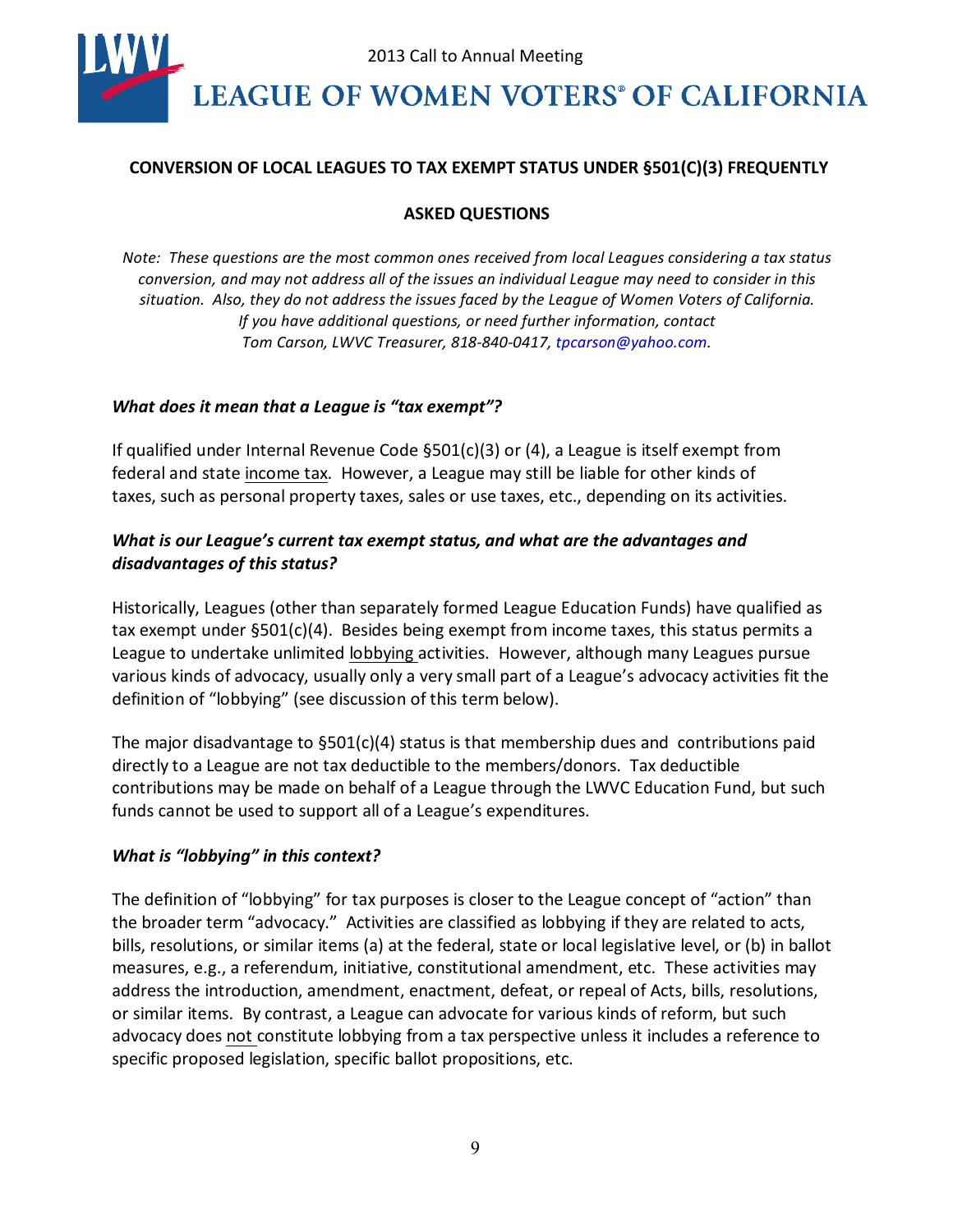Additionally, lobbying activities must involve communication with any member or employee of% a legislative body, or with any other government official or employee who may participate in the formulation of the legislation. It also includes "grass roots" lobbying, or communication with members of the organization or members of the public to urge them to contact their legislator, etc., or to vote for or against a ballot proposition, etc.

In the local League context, such "action" or lobbying normally involves just members' time rather than out of pocket expenditures to the local League, but occasionally a League may incur expenditures in this regard.

## *What determines whether a League can qualify for tax exempt status under §501(c)(3)?*

In order to qualify as tax exempt under  $\S501(c)(3)$ , a League's lobbying activities cannot constitute a "substantial part" of its overall activities. In measuring what constitutes a "substantial part," a League can elect to measure the magnitude of its lobbying activities based on the ratio of its lobbying expenditures to its total expenditures (rather than by the number of hours spent on lobbying as a percentage of total time spent). It is only if a League's lobbying expenditures reach or exceed 20% of its total expenditures over a multi-year period, that its lobbying activities are deemed to be a "substantial part" of its overall activities and it would not be able to qualify under  $\S501(c)(3)$ . It is hard to imagine this happening for almost any local League over a multi-year period.

Every League has at least a minimum amount of lobbying expenditures due to (a) the fact that a small portion of its LWVUS and LWVC Per Member Payments will be considered lobbying expenditures on a "look-through" basis; and (b) the fact that local Leagues often reproduce LWVC's recommendations on ballot measures in their VOTER issues and League websites. Most Leagues do not incur much more lobbying expenditures than these minimum items.

Therefore, most Leagues should be able to qualify under  $\S501(c)(3)$  without having to change their normal level of activities, and definitely should not have to limit their levels of advocacy or even action.

# *What* are some of the advantages of our League converting to being tax exempt under *§501(c)(3)?*

The most certain benefit from such a conversion would be that member dues and contributions paid directly to a  $\S501(c)(3)$  League would be tax deductible for its members or donors who itemize their deductions. (The dues are fully deductible provided that the League does not provide any benefits directly to its members as a condition of membership.)

It would be hoped that a League could achieve a higher level of contributions once they become tax deductible, but it will be hard to establish exactly what the impact of this change would be.

Additionally, with this status a League would be eligible (a) to obtain foundation or government grants, which are very difficult to obtain with a  $\S501(c)(4)$  status; and (b) to obtain discounts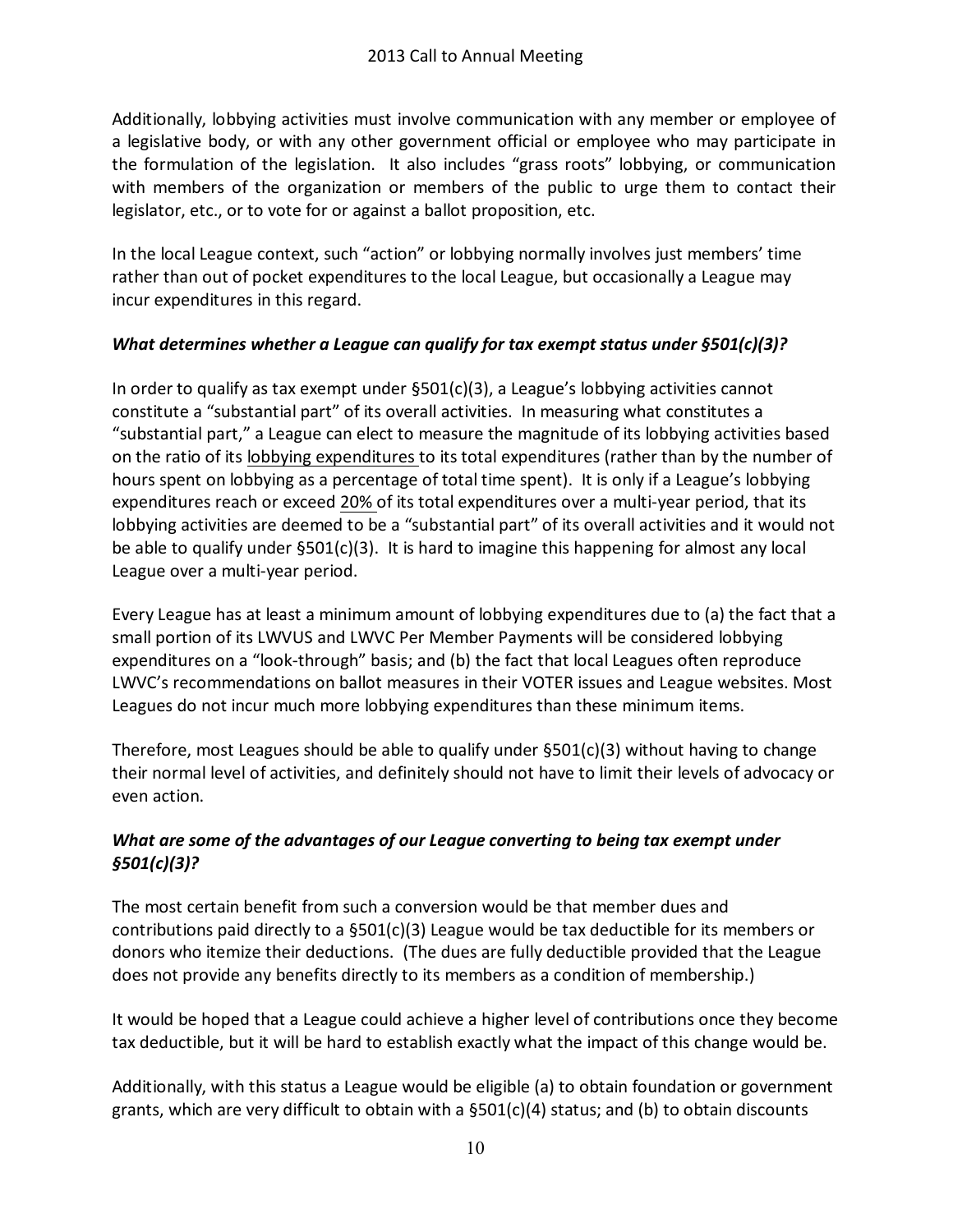from certain vendors (e.g., PayPal). Finally, there would be less administrative work under this status because a League would no longer have to maintain an Ed Fund account at LWVCEF to receive tax deductible contributions.

## *What are the possible disadvantages or costs to our League from converting to being tax exempt under&§501(c)(3)?*

First, it is necessary to formally apply to the IRS for qualification under  $\S501(c)(3)$ . On a standalone basis, a League's application effort would be very time-consuming, and it may not have members qualified to handle this process. However, LWVC has minimized this issue because in April 2012 it filed a "group exemption request" on behalf of local Leagues which want to make this conversion. Additional Leagues may join this group effort during the IRS review process.

So far 32 California Leagues have joined in LWVC's group request. (Three Leagues have previously applied and are now qualified under  $\S501(c)(3)$ .) LWVC will handle all of the communications with the IRS about the group request, and the most a local League will possibly have to do is to provide specific information the IRS may request. Also, a League would have to pay a filing fee of \$400 or \$850 (depending on its size) for an individual application, while to participate on a group basis these fees will be reduced to approximately \$50 or \$110 per League.

It should be noted that LWV Wisconsin filed such a request for its 17 local Wisconsin Leagues, and received IRS approval in mid-2011. LWV Washington State and LWV Minnesota are actively exploring this same approach. Three California Leagues (Alameda County, Glendale/Burbank and Pasadena Area) have also qualified under §501(c)(3).

# *What* other kinds of *issues should be addressed by our League regarding conversion to being tax exempt status&under&§501(c)(3)?*

If a League concludes that it wished to convert its tax status, it will be very important to develop a plan of communication with its "stakeholders" to be sure that they understand the reasons for the change of tax status, and what such a conversion means regarding the League's operations on an ongoing basis. These "stakeholders" should include not only League members but also significant donors and organizations it works with in its local community. This effort should have the highest attention of each League's leadership.

# Are *there* any problems because a large part of any League's budget is composed of Per *Member&Payments&being made to §501(c)(4) organizations?*

No, this issue was specifically raised during the applications made by several California Leagues, and after lengthy discussions the IRS agreed that there were no problems with this structure under §501(c)(3).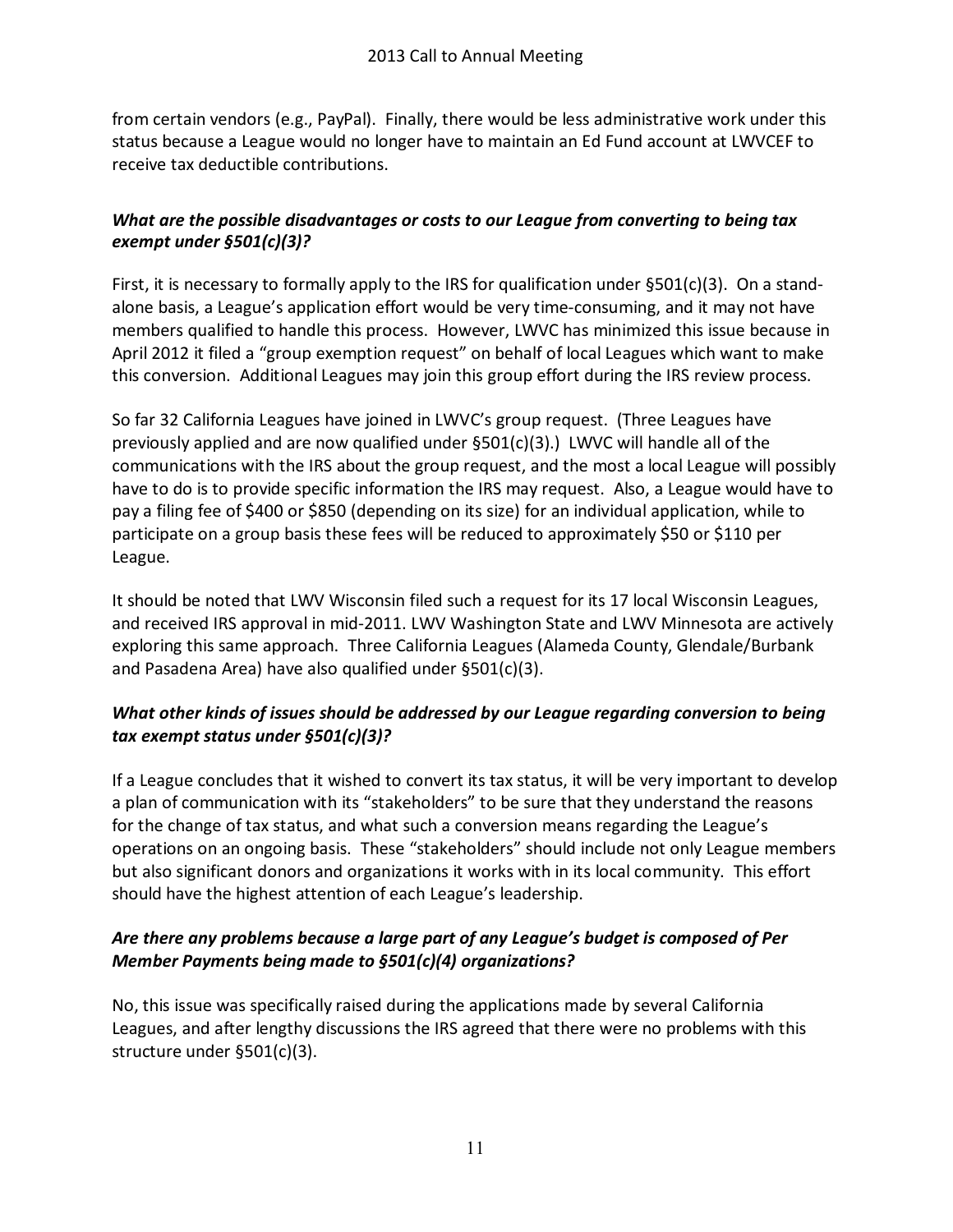# *Why* does our League have to amend its articles of incorporation and bylaws?

Because of the benefits an organization can realize from its status under  $\S501(c)(3)$ , the IRS requires that certain safeguards be built into its foundation documents.

First, the IRS requires that the definition of an organization's purpose be specifically limited to fit within the parameters of §501(c)(3). This is the reason for the proposed amendment of the "Purposes" sections of the articles and bylaws.

Secondly, the IRS wants to be sure that assets which are being held for charitable, educational, etc., purposes under  $\S501(c)(3)$  can only be transferred to another such qualified organization if the first organization is dissolved for some reason. Historically, a League's articles and bylaws have almost always provided that upon dissolution its assets will be transferred to LWVC or LWVUS, but these dissolution provisions must now be revised to be sure that the recipient League organization is qualified under  $\S501(c)(3)$ .

# *Are there additional reporting requirements&for League which convert?*

The great majority of Leagues currently file an e-Postcard with the IRS, and many with the Franchise Tax Board. For these, there is only a single additional form to be filed. For larger Leagues which file Form 990 or Form 990-EZ, there may be two additional forms to be filed, but overall the incremental work is very minimal.

There will also be a requirement that Leagues provide written acknowledgement to persons who contribute a total of \$250 or more (membership dues and donations) in a calendar year. Many Leagues already provide written thank you letters to donors beginning at much lower levels, so this tax requirement should not normally be an additional burden.

# *Do LWVUS* and *LWVC* recommend *that Leagues convert to §501(c)(3)?*

Neither LWVUS nor LWVC believe that it is appropriate for them to "recommend" that a League pursue this conversion; rather it is a decision which can only be made by the board and members of each League based on its particular situation. A few Leagues have very specific individual factors which caused them to decide that it would be best not to convert, based on factors unique to their particular situation.

On the other hand, in order to support Leagues which wish to convert, as described above LWVC is committing significant time and effort to initiating and managing the group exemption request process, reducing the work burden on local Leagues and significantly reducing their out of pocket costs. LWVUS has also been supportive of the efforts of both LWV Wisconsin and LWVC on this issue.

# *Has LWVC applied to convert its status to qualify under §501(c)(3)?*

LWVC filed its own application to convert to  $\S501(c)(3)$  in May 2012. Because there are two state League organizations (LWVC and LWVCEF), and its operations are much more complex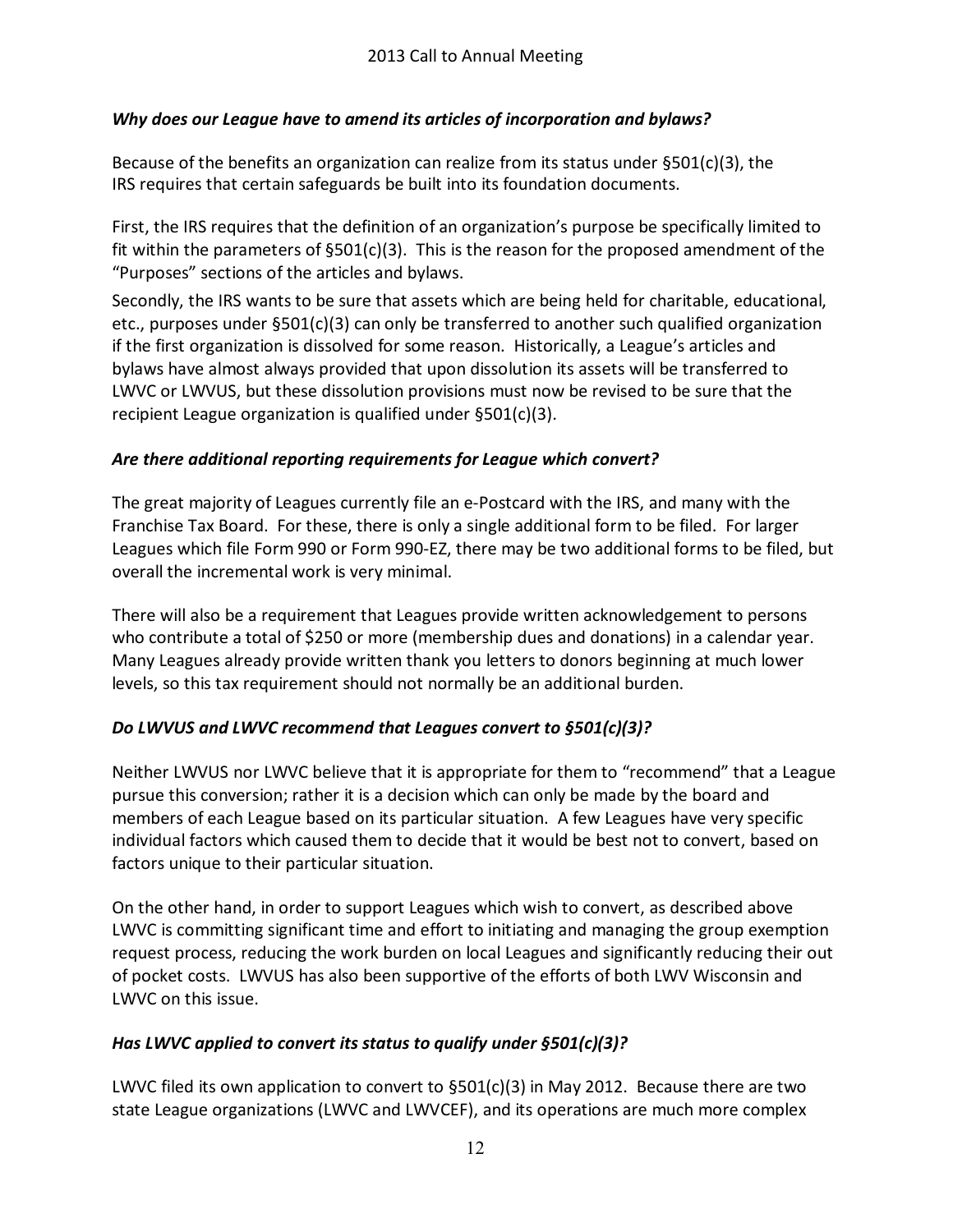than those of a local League, the LWVC Board of Directors has formed a Task Force to help the Board give additional consideration to the potential ramifications of such a conversion.

## *What if a League converts to §501(c)(3) and then wants to convert back?*

Actually almost all Leagues can simultaneously meet the qualifications of both §501(c)(3) and  $(4)$ , although under IRS rules they can only have one of those classifications at a time. Accordingly, if a League were to determine that it no longer wishes to be qualified under §501(c)(3), it would be relatively easy for it to apply to the IRS to convert back to §501(c)(4), with the attendant fee, and there should be no reason that the IRS would refuse to grant approval to the application.

### *There* is much discussion in the media about the possibility of major tax reform. How should *this&impact making a decision on conversion to §501(c)(3)?*

There is no way to judge the likelihood of tax reform legislation, or if there is, what form it% might take. Discussion about different types of tax reform are a continuous process, and an incredible variety of specific reforms have put forth for consideration. Clearly, §501(c)(3)

organizations%play an extremely vital part in our society, and they attract support from all parts of

the political spectrum, so any attempt to remove or reduce the tax benefits of such organizations is going to require a truly massive political effort to be successful. And any such effort will have to provide an alternative tax treatment for the previously qualified organizations, because if you remove the benefits it would be necessary to also rewrite the conditions to which such organizations have been subjected.

The tax reforms most frequently suggested in this area in recent times have been to somehow limit the deductibility of contributions (and other itemized deductions) for high income taxpayers. Such an approach would have a much lower potential impact on the League of Women Voters because our most frequent donors are typically not among the most wealthy in our society.

**16** you have any additional questions, contact Tom Carson, Treasurer, LWVC, 818-**840-0417, tpcarson@yahoo.com.**